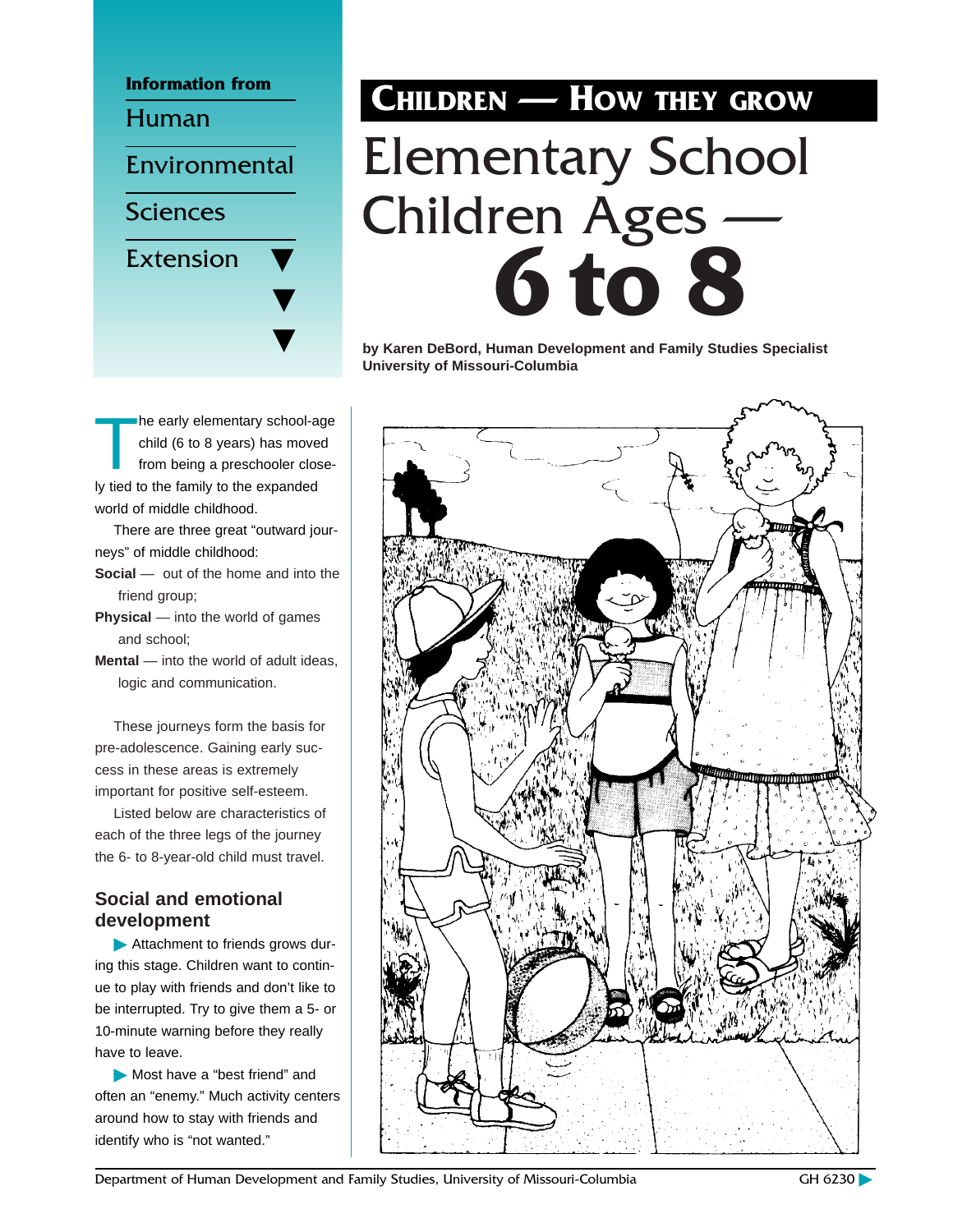© Friends are likely to be the same sex. Activities are becoming sex separated — girls don't want boys to interfere with their games and vice versa.

© Tattling is a common way to attract adult attention and to help learn the rules. Give your child lots of positive feedback for good behavior, and let your child help define the rules. This will not only build self-esteem, but will cut down on the negative behavior of tattling.

© To win, to lead or to be first is valued. Children in this age group are competitive, they try to boss and are unhappy if they lose. Encourage noncompetitive games and help your child set individual goals.

© Children in this age group often become attached to an adult other than their parents such as a teacher, club leader, caregiver or neighborhood teenager. They may quote their new "hero," try to please him or her and compete with other children for this adult's attention.

© During the years from 6 to 8, children have a strong desire for the affection and attention of parents. There is much "reporting" of activities to family. Parents need to set aside time specifically to listen and talk to children with no interruptions.

Good and bad are defined by what's approved or disapproved of by the family.

© Children in this age group release tension through physical activity. For example, children may be extremely active when tired. Adults need to encourage quiet play (board games, painting, puzzles) before bedtime or when children are overly tired.

© More realistic fears replace the common preschool fears of ghosts, witches and creatures in dark places. These new fears revolve around school, social relationships and disaster. Adults need to give children measured doses of realistic information to help them handle fears. Never tease or joke about ideas that frighten them.

© A positive self-concept continues to develop with successful experiences. Help children celebrate their positive achievements. For example, take a picture of your 7-year-old finally riding a two-wheeled bike. Have your 6-yearold call a grandparent when he or she learns to read a new book.

© Children in this age group are sensitive to personal criticism and do not know how to accept failure. Concentrate on your children's successes and teach them how to learn from criticism. Ask them, "Can you learn how to do it differently next time?"

© Experimental and exploratory behaviors are a common part of development. Children often try out a new behavior just to see how it feels to imitate a friend. If it is not dangerous, parents should ignore such behavior or comment, "That's interesting to try. What did you learn?"

© Inner control (conscience) is being formed. Talk with your children about why self-control is important and why they should learn to be patient, share and respect the rights of others.

#### **Physical development**

© Growth rate at this stage is slower than during infancy and early childhood but steady. Weight ranges from about 40 pounds to 65 pounds. The normal rate of weight increase is 3 pounds to 6 pounds per year. Children's need for food may fluctuate with activity.

© Childhood diseases such as measles and chicken pox are likely to occur at this time because children interact with large numbers of peers on a daily basis in school. Children who were in day care may have already had these diseases or have built up resistance. Adults need to be prepared for school absences due to illness.

• Baby teeth begin to come out, and permanent ones come in. If a child loses a permanent tooth in an accident, try to find the tooth and take it and the child to the dentist. The dentist may save the permanent tooth.

© Muscle coordination and control is uneven and incomplete. Large muscles (used to move the arms and legs, for example) are easier to control than small muscles (used to move fingers). Encourage your child to participate in activities using high energy. Intense activity may bring temporary exhaustion. Children of this age need 10 hours to 12 hours of sleep each night.

© Hand skills and eye-hand coordination needed for activities such as writing and shoe lacing continue to develop as children gain small motor skills. Projects will often appear messy as children work to polish these skills. Encourage children to work briefly with small motor tasks, and then switch to running and jumping — tasks that use their more skilled, large muscles. Building both skill areas is important for physical development.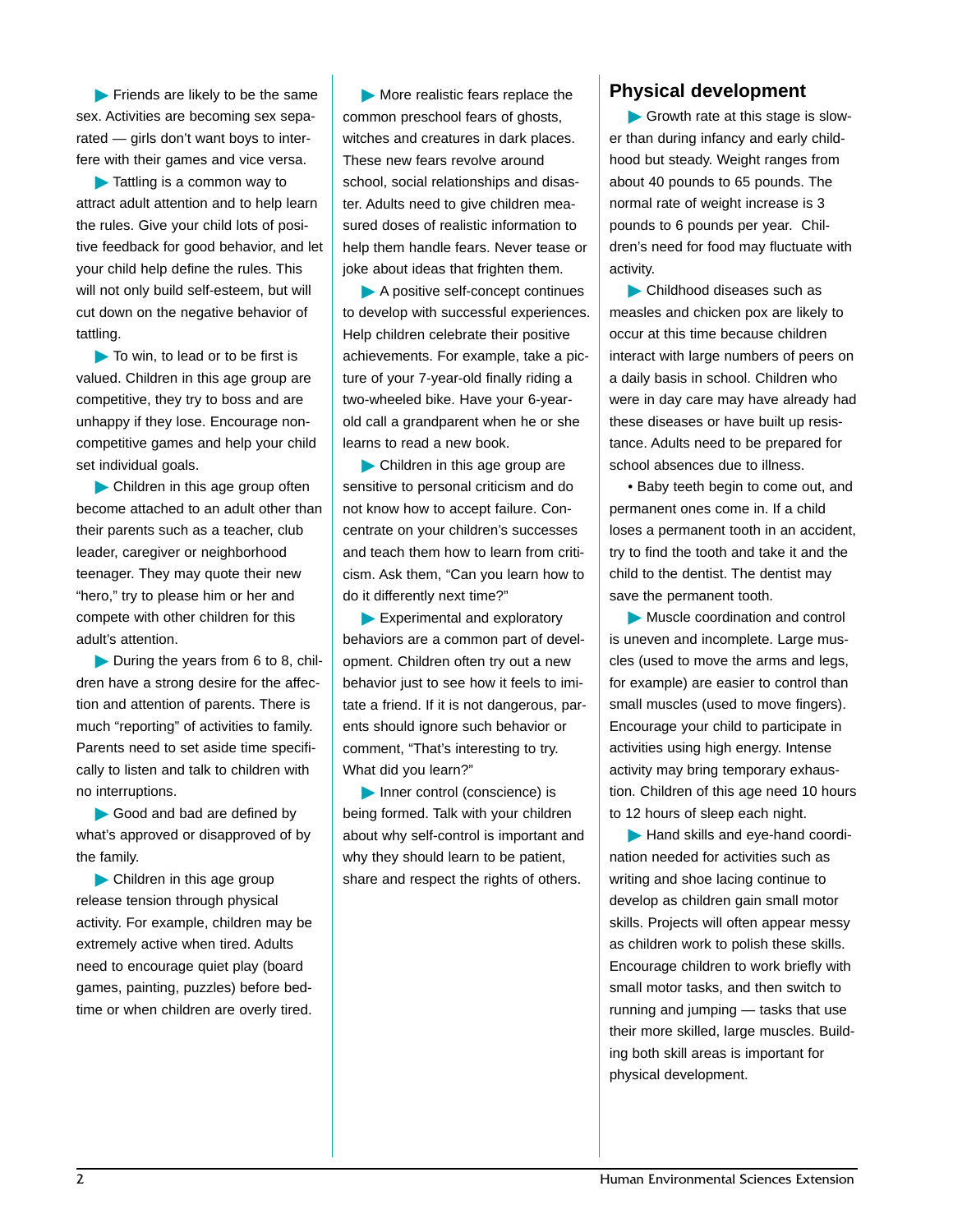#### **Mental development**

© Around age 7 or 8, children begin to think about their own behavior and about things they can easily imagine, such as sharing with a friend or going on a drive. Adults can do simple reasoning with children now. Asking "what if" or "how could we solve this" questions will help your child develop problem solving skills.

© Children in this age group begin to form ideas mentally, and they can group things together that belong in one category (babies, fathers and mothers are all people). The next level of mental development is sequencing and ordering, preparing the way for math skills.

© During the early part of this stage, children cannot be expected to read and write skillfully, but should be quite self-assured in these areas by the end. During this stage children form a basic understanding of numbers. Encourage these skills by letting them read signs, make lists, count or write prices of objects they buy.

© They can think through their own actions and situations to understand causes of events. For example, a 7 year-old generally knows why he or she was late to school.

© At this age, children tend to talk as they learn, and they learn best if active while learning. For example, 6 to 8-year-olds will learn traffic safety rules more easily by manipulating a landscape of blocks, toy cars and figures than by sitting and listening to an adult explain the rules.

The interest span of 6- to 8-yearolds is short — about 20 minutes. Don't expect them to spend much more than 20 minutes alone on any task.

© They understand the value and uses of money, they can begin to plan for their allowances and learn to use money for items they want.

© The process of work is more interesting to children in this age group than the resulting product. They may begin many projects, but finish few. Teach them to use new tools and materials and to enjoy exploring. Don't be worried about completing everything.

© They may take on the role of an admired adult in fantasy or dramatic play.

© At this age, children begin to learn the value of "work." They need regular, realistic chores at home and school. Charts with pictures to checkoff chores help children remember what to do.

© They show some independence in the youth community (school, church and youth organizations). Adults should encourage these positive experiences in a caring community.

### **How does this relate to your child?**

Typical behaviors of children in the years from 6 through 8 are listed on the following page. The list is by no means complete, and it is likely that many children will exhibit characteristics listed under several ages. For instance, Ricardo may be 8 years old, but he might behave like a 7-year-old in some ways and like a 9-year-old in other ways.

Study the list of characteristics shown for your child's age, and check off the behaviors you see your own child displaying. Look forward and backward to see what characteristics of older and younger children your child exhibits. Can you more clearly see your whole child?